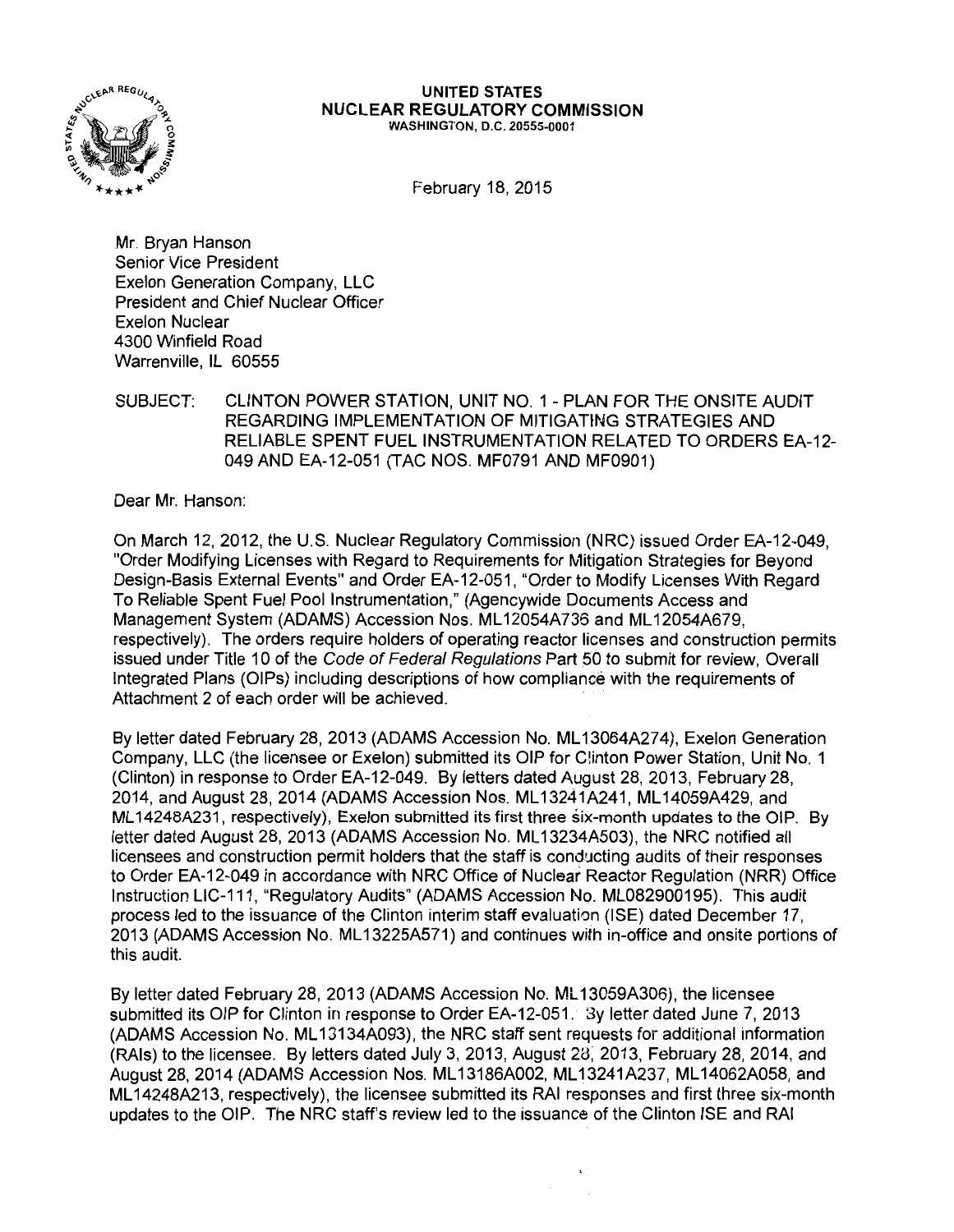B. Hanson - 2 -

dated November 15, 2013 (ADAMS Accession No. ML 13280A326). By letter dated March 26, 2014 (ADAMS Accession No. ML14083A620), the NRC notified all licensees and construction permit holders that the staff is conducting in-office:and onsite audits of their responses to Order EA-12-051 in accordance with NRC NRR Office. Instruction LIC-111, as discussed above.

The ongoing audit process, to include the in-office and onsite portions, allows the staff to assess whether it has enough information to make a safety evaluation of the Integrated Plans. The audit allows the staff to review open and confirmatory items from the mitigation strategies ISE, RAI responses from the spent fuel pool instrumentation ISE, the licensee's integrated plans, and other audit questions. Additionally, the staff gains a better understanding of submitted information, identifies additional information necessary for the licensee to supplement its plan, and identifies any staff potential concerns. The audit's onsite portion will occur prior to declarations of compliance for the first unit at each site.

This document outlines the on-site audit process that occurs after ISE issuance as licensees provide new or updated information via periodic updates, update audit information on e-portals, provide preliminary Overall Program Documents/Final Integrated Plans, and continue in-office audit communications with staff while proceeding towards compliance with the orders.

The staff plans to conduct an onsite audit at Clinton in accordance with the enclosed audit plan from March 9-12, 2015.

If you have any questions, please contact me at 301-415-2901 or by e-mail at John.Boska@nrc.gov.

Sincerely,

h C. Broke

John P. Boska, Senior Project Manager Órders Management Branch Japan Lessons-Learned Division Office of Nuclear Reactor Regulation

Docket No. 50-461

Enclosure: Audit plan

cc w/encl: Distribution via Listserv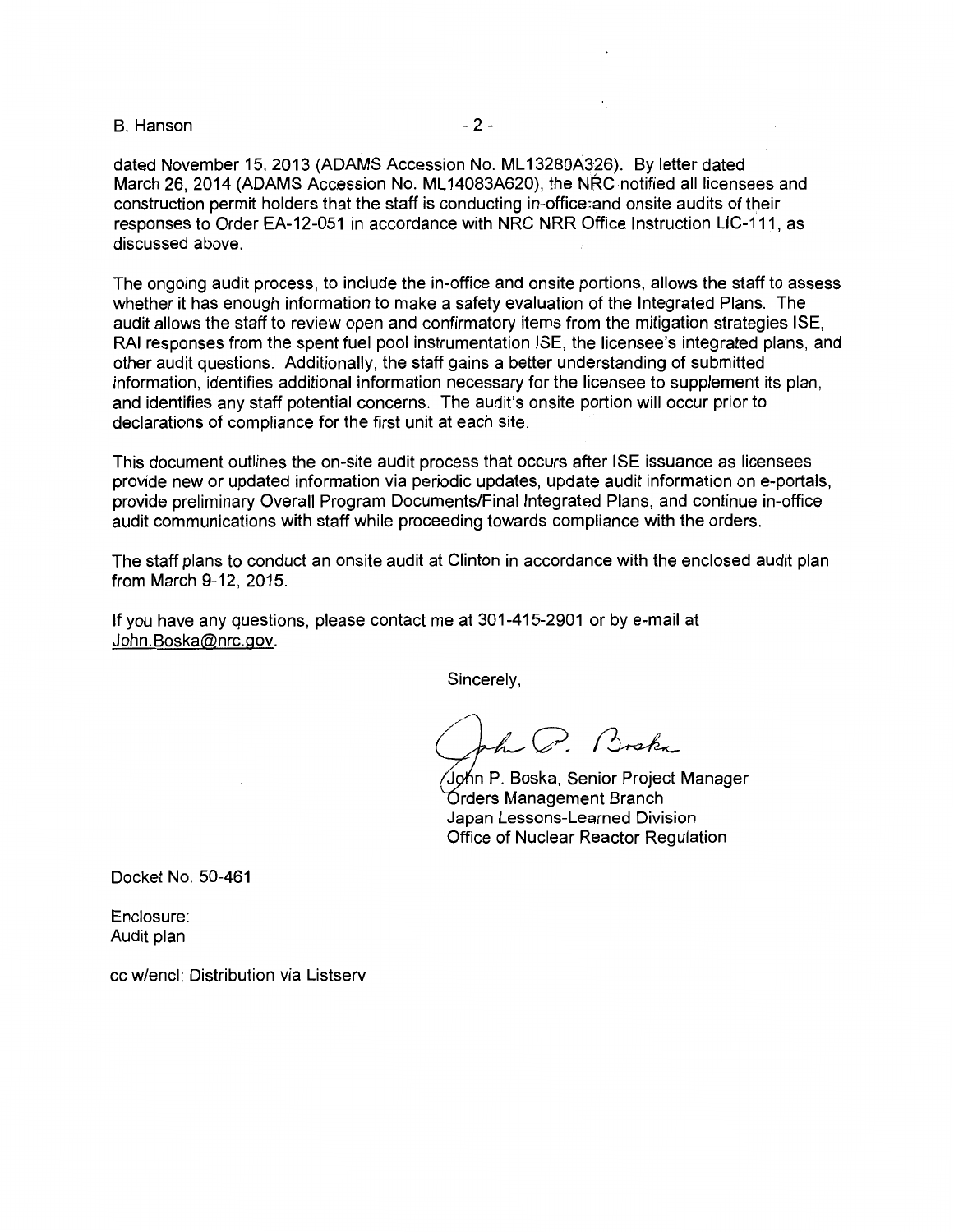#### **Audit Plan Clinton Power Station, Unit No. 1**

# BACKGROUND AND AUDIT BASIS

On March 12, 2012, the U.S. Nuclear Regulatory Commission (NRC) issued Order EA-12-049, "Order Modifying Licenses with Regard to Requirements for Mitigation Strategies for Beyond Design-Basis External Events" and Order EA-12-051, "Order to Modify Licenses With Regard To Reliable Spent Fuel Pool Instrumentation," (Agencywide Documents Access and Management System (ADAMS) Accession Nos. ML 12054A736 and ML 12054A679, respectively). Order EA-12-049 directs licensees to develop, implement, and maintain guidance and strategies to maintain or restore core cooling, containment, and spent fuel pool (SFP) cooling capabilities in the event of a beyond-design-basis external event (BDBEE). Order EA-12-051 requires, in part, that all operating reactor sites have a reliable means of remotely monitoring wide-range SFP levels to support effective prioritization of event mitigation and recovery actions in the event of a BDBEE. The orders require holders of operating reactor licenses and construction permits issued under Title 10 of the Code of Federal Regulations (10 CFR) Part 50 to submit for review their Overall Integrated Plans (OIPs) including descriptions of how compliance with the requirements of Attachment 2 of each order will be achieved.

By letter dated February 28, 2013 (ADAMS Accession No. ML 13064A274), Exelon Generation Company, LLC (the licensee or Exelon) submitted its OIP for Clinton Power Station, Unit No. 1 (Clinton) in response to Order EA-12-049. By letters dated August 28, 2013, February 28, 2014, and August 28, 2014 (ADAMS Accession Nos. ML 13241A241, ML 14059A429, and ML 14248A231, respectively), Exelon submitted its first three six-month updates to the OIP. By letter dated August 28, 2013 (ADAMS Accession No. ML13234A503), the NRC notified all licensees and construction permit holders that the staff is conducting audits of their responses to Order EA-12-049 in accordance with NRC Office of Nuclear Reactor Regulation (NRR) Office Instruction LIC-111, "Regulatory Audits" (ADAMS Accession No. ML082900195). This audit process led to the issuance of the Clinton interim staff evaluation (ISE) dated December 17, 2013 (ADAMS Accession No. ML 13225A571) and continues with in-office and onsite portions of this audit.

By letter dated February 28, 2013 (ADAMS Accession No. ML 13059A306), the licensee submitted its OIP for Clinton in response to Order EA-12-051. By letter dated June 7, 2013 (ADAMS Accession No. ML 13134A093), the NRC staff sent requests for additional information (RAls) to the licensee. By letters dated July 3, 2013, August 28, 2013, February 28, 2014, and August 28, 2014 (ADAMS Accession Nos. ML 13186A002, ML 13241A237, ML 14062A058, and ML 14248A213, respectively), the licensee submitted its RAI responses and first three six-month updates to the OIP. The NRC staff's review led to the issuance of the Clinton ISE and RAI dated November 15, 2013 (ADAMS Accession No. ML 13280A326). By letter dated March 26, 2014 (ADAMS Accession No. ML 14083A620), the NRC notified all licensees and construction permit holders that the staff is conducting in-office and onsite audits of their responses to Order EA-12-051 in accordance with NRC NRR Office Instruction LIC-111, as discussed above.

The ongoing audit process, to include the in-office and onsite portions, allows the staff to assess whether it has enough information to make a safety evaluation of the Integrated Plans.

Enclosure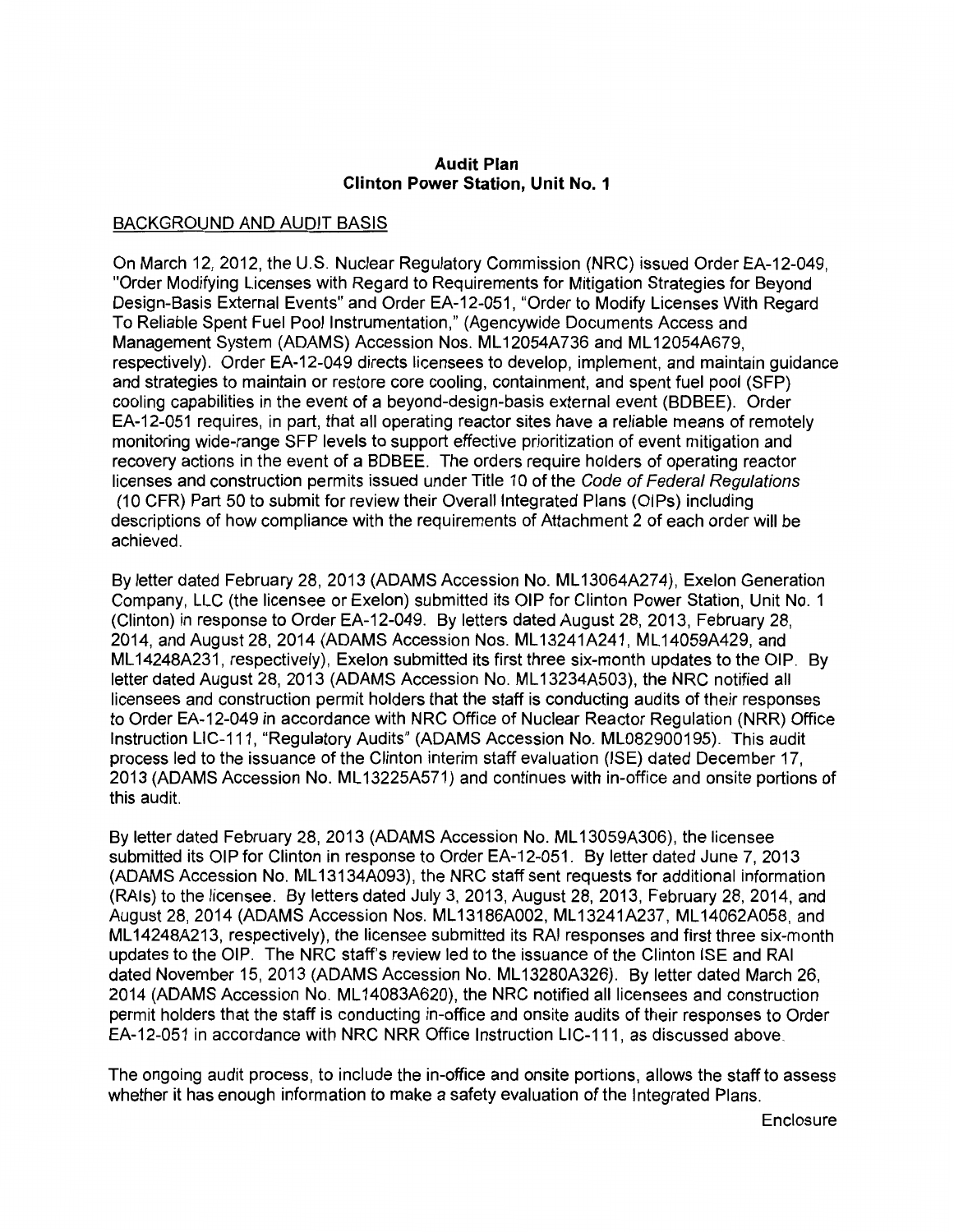The audit allows the staff to review open and confirmatory items from the mitigation strategies ISE, RAI responses from the spent fuel pool instrumentation (SFPI) ISE, the licensee's integrated plans, and other audit questions. Additionally, the staff gains a better understanding of submitted information, identifies additional information necessary for the licensee to supplement its plan, and identifies any staff potential concerns. The audit's onsite portion will occur prior to declarations of compliance for the first unit at each site.

This document outlines the onsite audit process that occurs after ISE issuance as licensees provide new or updated information via periodic updates, update audit information on e-portals, provide preliminary Overall Program Documents (OPDs)/Final Integrated Plans (FIPs), and continue in-office audit communications with staff while proceeding towards compliance with the orders.

Following the licensee's declarations of order compliance, the NRC staff will evaluate the OIPs as supplemented, the resulting site-specific OPDs/FIPs, and, as appropriate, other licensee submittals based on the requirements in the orders. For Order EA-12-049, the staff will make a safety determination regarding order compliance using the Nuclear Energy Institute (NEI) guidance document NEI 12-06, "Diverse and Flexible Coping Strategies (FLEX) Implementation Guide" issued in August 2012 (ADAMS Accession No. ML 12242A378), as endorsed, by NRC Japan Lessons-Learned Project Directorate (JLD) interim staff guidance (ISG) JLD-ISG-2012- 01 "Compliance with Order EA-12-049, 'Order Modifying Licenses with Regard to Requirements for Mitigation Strategies for Beyond-Design-Basis External Events"' (ADAMS Accession No. ML12229A174) as providing one acceptable means of meeting the order requirements. For Order EA-12-051, the staff will make a safety determination regarding order compliance using the NEI guidance document NEI 12-02, "Industry Guidance for Compliance with NRC Order EA-12-051, 'To Modify Licenses with Regard to Reliable Spent Fuel Pool Instrumentation"' (ADAMS Accession No. ML 12240A307), as endorsed, with exceptions and clarifications, by NRC ISG JLD-ISG-2012-03 "Compliance with Order EA-12-051, 'Reliable Spent Fuel Pool Instrumentation"' (ADAMS Accession No. ML 12221A339) as providing one acceptable means of meeting the order requirements. Should the licensee propose an alternative strategy or other method deviating from the guidance, additional staff review will be required to evaluate if the alternative strategy complies with the applicable order.

### AUDIT SCOPE

As discussed, onsite audits will be performed per NRR Office Instruction LIC-111, "Regulatory Audits," to support the development of safety evaluations.

The purpose of the audits is to obtain and review information responsive to the Clinton OIPs, as supplemented, open and confirmatory items from the mitigation strategies ISE, RAI responses from the SFPI ISE, and to observe and gain a better understanding of the basis for the site's overall programs to ensure the licensee is on the correct path for compliance with the Mitigation Strategies and SFPI orders.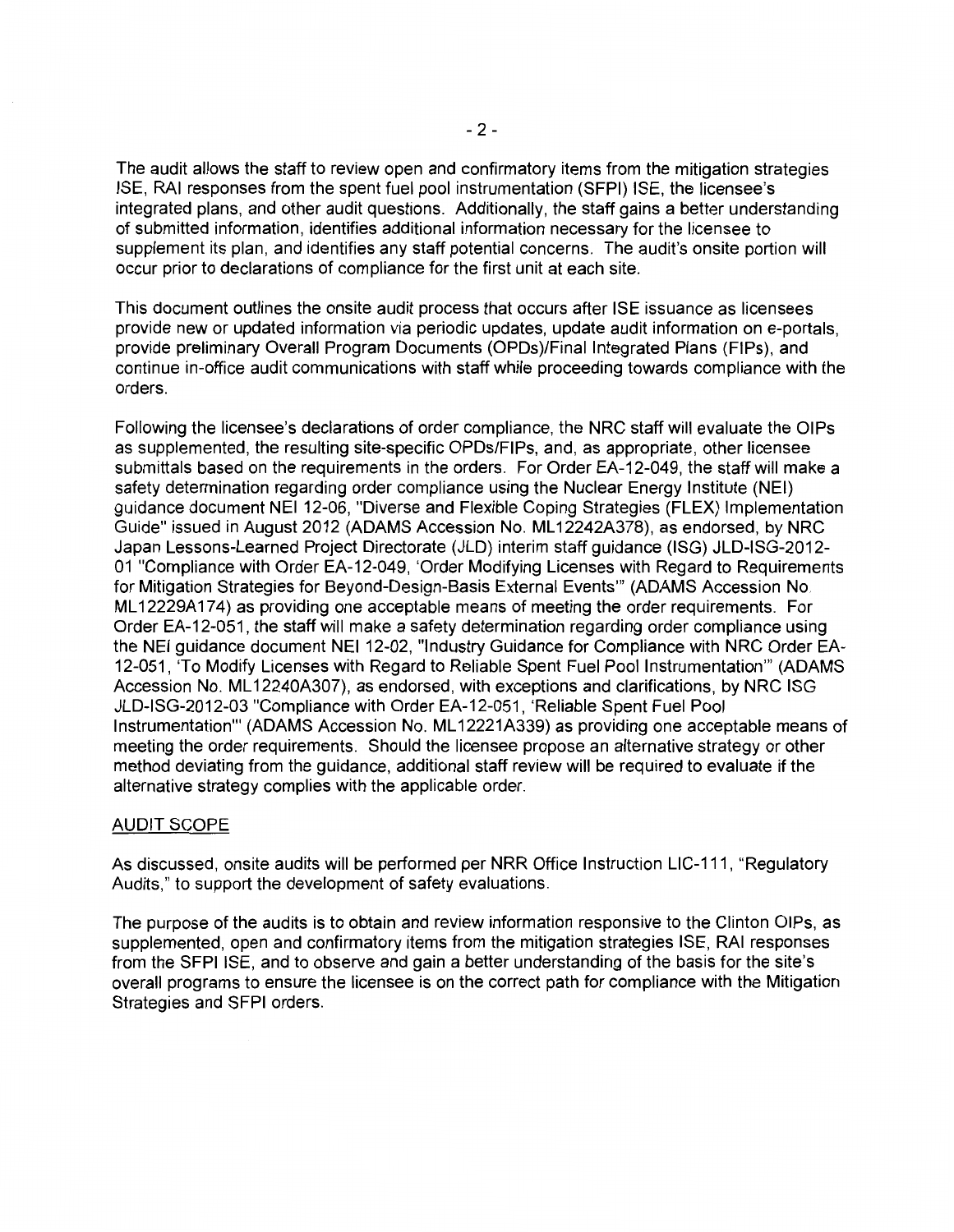These may include, but are not limited to:

- Onsite review and discussion for the basis and approach for detailed analysis and calculations (Orders EA-12-049, EA-12-051);
- Walk-throughs of strategies and laydown of equipment to assess feasibility, timing, and effectiveness of a given mitigating strategy or integration of several strategies (Order EA-12-049);
- Storage, protection, access, and deployment feasibility and practicality for onsite portable equipment (Order EA-12-049);
- Evaluation of staging, access, and deployment of offsite resources to include National SAFER Response Center (NSRC) provided equipment (Order EA-12-049); and
- Review dimensions and sizing of the SFP area, placement of the SFP level instrumentation, and applicable mounting methods and design criteria (Order EA-12- 051).

### NRC AUDIT TEAM

| Title                         | <b>Team Member</b>       |  |
|-------------------------------|--------------------------|--|
| Team Lead and Project Manager | John Boska               |  |
| <b>Technical Support</b>      | <b>Matthew McConnell</b> |  |
| <b>Technical Support</b>      | <b>Brett Titus</b>       |  |
| <b>Technical Support</b>      | Kevin Roche              |  |
| <b>Technical Support</b>      | Khoi Nguyen              |  |
| <b>Technical Support</b>      | <b>Matthew Hardgrove</b> |  |

#### LOGISTICS

The audit will be conducted onsite at Clinton on March 9-12, 2015. Entrance and exit briefings will be held with the licensee at the beginning and end of the audit, respectively, as well as daily briefings of team activities. Additional details will be addressed over the phone. A more detailed schedule is provided below.

A private conference room is requested for NRC audit team use with access to audit documentation upon arrival and as needed.

#### DELIVERABLES

An audit report/summary will be issued to the licensee within 90 days from the end of the audit.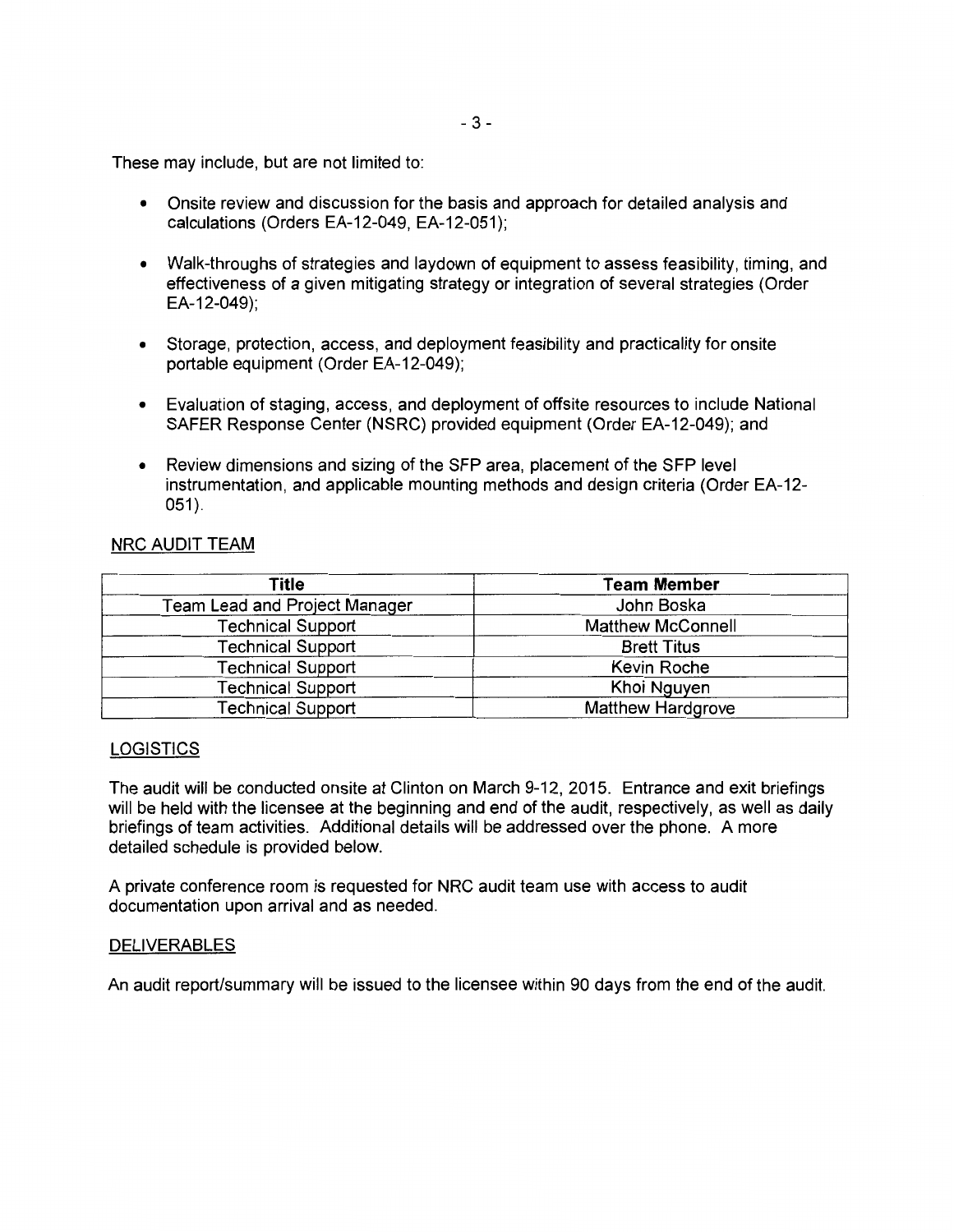### INFORMATION NEEDS

- Materials/documentation provided in responses to open or confirmatory items and RAls in the ISEs;
- OPD/FIP (current version), operator procedures, FLEX Support Guidelines (FSGs), operator training plans, NSRC (SAFER) Clinton Response Plan; and
- Materials/documentation for staff audit questions and/or licensee OIP identified open items as listed in Part 2 below.

To provide supplemental input to the ongoing audit of documents submitted to the NRC and made available via e-portal, the onsite audit will have three components: 1) a review of the overall mitigating strategies for the site, including, if needed, walk-throughs of strategies and equipment laydown of select portions; 2) a review of material relating to open or confirmatory items and RAls from the ISEs, staff audit questions, and licensee open items; and 3) additional specific issues requested by NRC technical reviewers related to preparation of a safety evaluation. Each part is described in more detail below:

### Part 1 - Overall Mitigating Strategies and Program Review:

During the onsite audit, please be prepared to conduct a tabletop discussion of the site's integrated mitigating strategies and SFPI compliance program. This discussion should address the individual components of the plans, as well as the integrated implementation of the strategies including a timeline. The licensee team presenting this should include necessary representatives from site management, engineering, training, and operations that were responsible for program development, and will be responsible for training and execution.

Following the tabletop discussion, please be prepared to conduct walk-throughs of procedures and demonstrations of equipment as deemed necessary by NRC audit team members. Include representatives from engineering and operations that will be responsible for training and execution. At this time we expect, at a minimum, to walk-through the items below. Based on the tabletop presentations and audit activities, this list may change.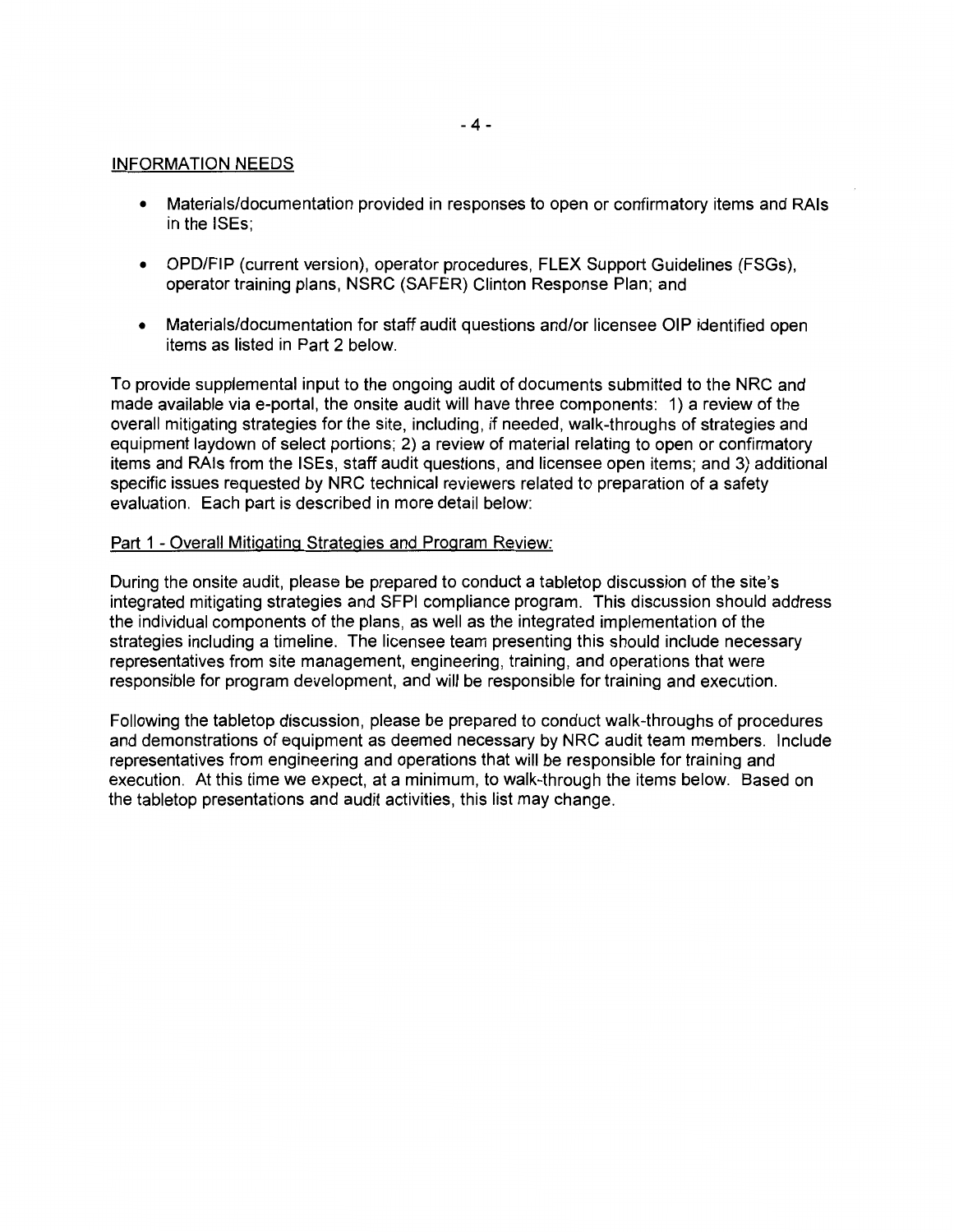#### WALK-THROUGH LIST:

- 1. Walk-through a sample of strategies that will be delineated by specific NRC technical staff audit team members
- 2. Walk-through of portable (FLEX) diesel generator (DG) procedures, to include power supply pathways, areas where manual actions are required, and electrical isolation
- 3. Walk-through of building access procedures, to include any unique access control devices
- 4. Strategy walk-through of transfer routes from staging and storage areas to deployment locations for both onsite and offsite equipment
- 5. Strategy walk-through for core cooling and reactor coolant system (RCS) inventory, to include portable pumping equipment, flow paths, and water storage locations and the related reactor systems analysis and calculations
- 6. Walk-through of communications enhancements
- 7. Walk-through of SFP area, SFPI locations, and related equipment mounting areas
- 8. Walk-through of the procedures for load shed, with an operator who may perform this procedure during an event demonstrating the steps needed to perform the load shed.

### Part 2 - Specific Technical Review Items:

During the visit, audit items will be addressed from the licensee's ISEs (open items (01), confirmatory items (Cl), and SFPI RAls); audit question list (AQ); licensee OIP, as supplemented, open items; and draft safety evaluation (SE) additional questions. Please provide documents or demonstrations as needed to respond to each item.

#### Part 3 - Specific Topics for Discussion:

- 1. Draft of Clinton OPD/FIP
- 2. Reactor systems analyses
- 3. Training
- 4. Portable (FLEX) equipment maintenance and testing
- 5. NSRC (SAFER) Response Plan for Clinton
- 6. The licensee's plan for coordination with State authorities for delivery of Phase 3 FLEX equipment.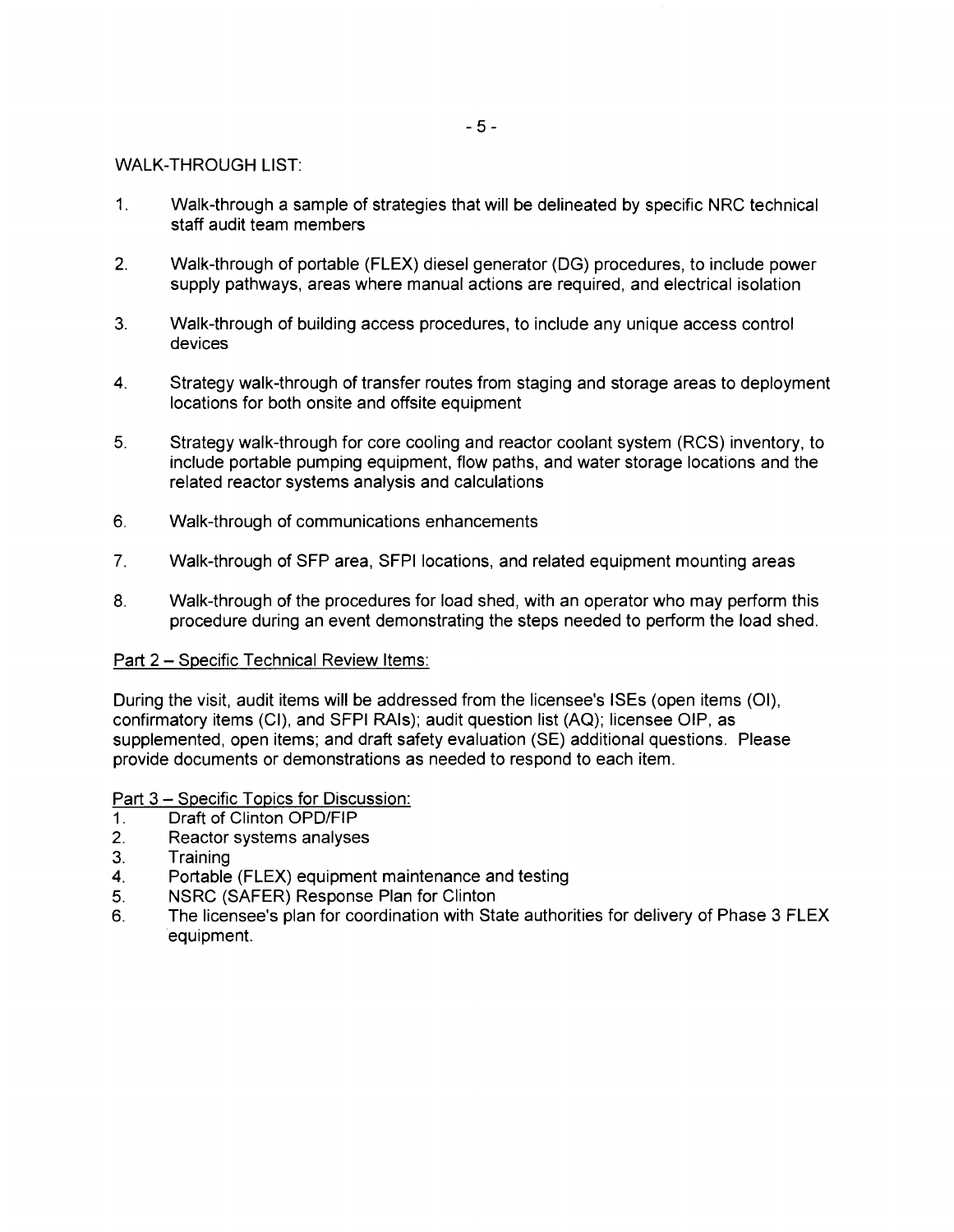#### **Proposed Schedule**

#### **Onsite Day 1, Monday, March 9, 2015**

- 0800 NRC team arrives at site; Badging; Technical discussions
- 1000 Entrance Meeting
- 1200 Lunch
- 1300 Licensee presentation of strategies

### **Onsite Day 2, Tuesday, March 10, 2015**

- 0800 NRC Mitigating Strategies/SFPI walk-throughs with licensee
- 1200 Lunch
- 1300 NRC Audit Team Activities:
	- Technical area break-out discussions between NRC and licensee staff in the areas of reactor systems, electrical, balance-of-plant/structures, SFPI, and others
	- Review documents relating to open or confirmatory items, RAls, codes, analyses, etc.
	- Plant walkdowns
- 1600 NRC Audit Team meeting
- 1630 Team lead daily debrief/next day planning with licensee

## **Onsite Day 3, Wednesday, March 11, 2015**

- 0800 Check in at site; meet with Senior Resident/Resident
- 0900 NRC Mitigating Strategies/SFPI walk-throughs with licensee:
- 1200 Lunch
- 1300 Continue NRC Audit Team Activities
- 1600 NRC Audit Team meeting
- 1630 Team lead daily debrief/next day planning with licensee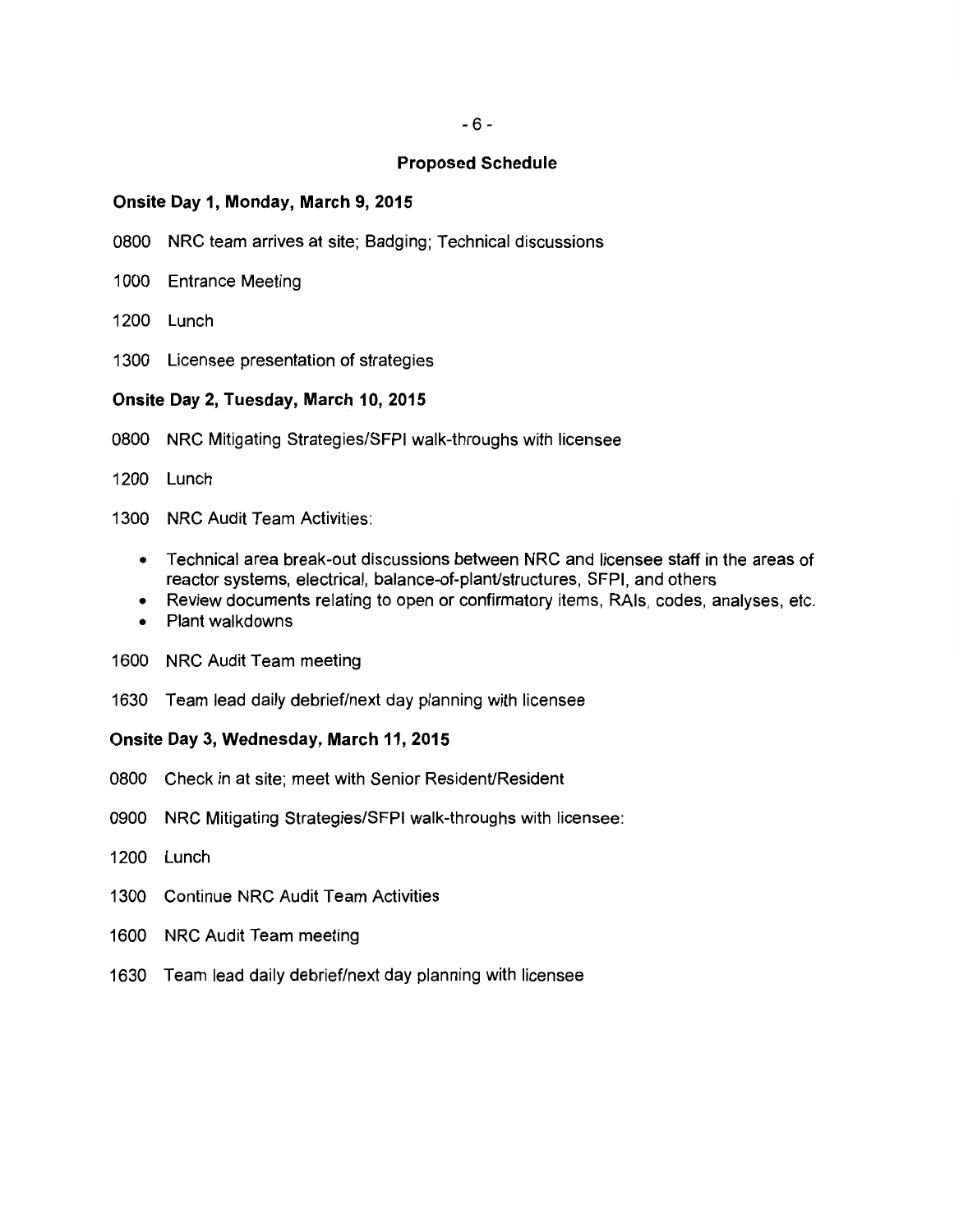# **Onsite Day 4, Thursday, March 12, 2015**

- 0800 Continue NRC Audit Team Activities
- 1200 Lunch
- 1300 NRC Audit Team meeting
- 1400 NRG/Licensee pre-exit meeting
- 1500 NRG/Licensee exit meeting
- 1600 Audit closeout/departure